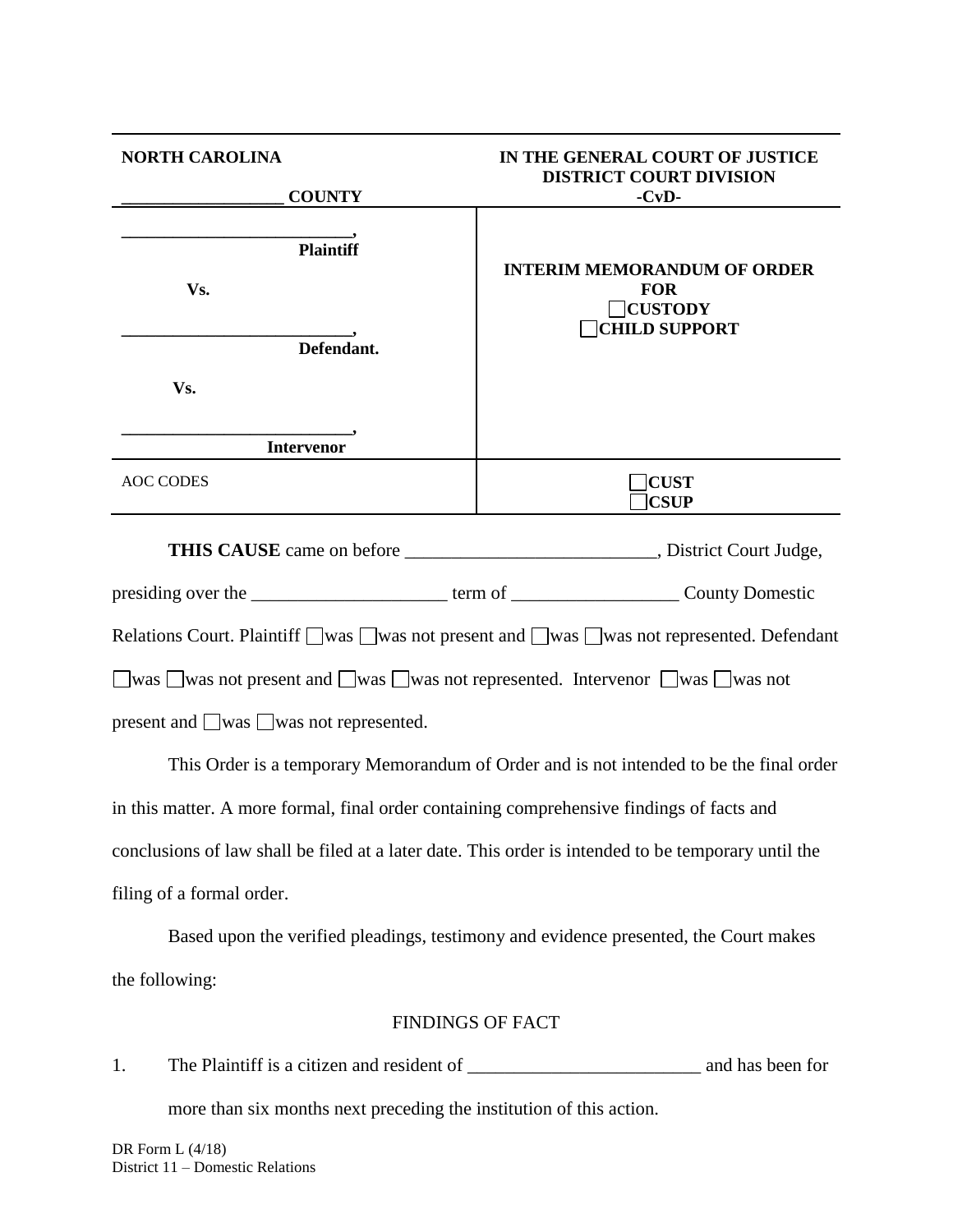| 2. |                                                                                                                |  |
|----|----------------------------------------------------------------------------------------------------------------|--|
|    | more than six months next preceding the institution of this action.                                            |  |
| 3. | The parties                                                                                                    |  |
|    | a.                                                                                                             |  |
|    | $\Box$ were never married<br>b.                                                                                |  |
|    | c.                                                                                                             |  |
| 4. | <u>__</u> ____ minor □ child □ children was/were born to the marriage, namely;                                 |  |
|    |                                                                                                                |  |
|    | $\frac{1}{2}$ , date of birth $\frac{1}{2}$ ;                                                                  |  |
|    | $\frac{1}{2}$ , date of birth $\frac{1}{2}$ ;                                                                  |  |
|    | $\frac{1}{2}$ , date of birth $\frac{1}{2}$                                                                    |  |
| 5. | North Carolina is the home state for $\Box$ this $\Box$ these $\Box$ child $\Box$ children, and this court has |  |
|    | jurisdiction to enter orders for child custody pursuant to the North Carolina General                          |  |
|    | Statutes, Uniform Child Custody Jurisdiction and Enforcement Act and the Parental                              |  |
|    | Kidnaping Prevention Act.                                                                                      |  |
| 6. | Plaintiff $\Box$ is $\Box$ is not a fit and proper person to have the care, custody and control of the         |  |
|    | $minor$ $\Box$ child $\Box$ children.                                                                          |  |
| 7. | Defendant $\Box$ is $\Box$ is not a fit and proper person to have the care, custody and control of             |  |
|    | the minor $\Box$ child $\Box$ children.                                                                        |  |
| 8. | Intervenor $\Box$ is $\Box$ is not a fit and proper person to have the care, custody and control of            |  |
|    | the minor $\Box$ child $\Box$ children.                                                                        |  |
| 9. | It is in the best interest of the minor $\Box$ child $\Box$ children that                                      |  |
|    | $\Box$ the parties share joint legal custody with the $\Box$ Plaintiff $\Box$ Defendant having<br>a.           |  |

DR Form L (4/18) District 11 – Domestic Relations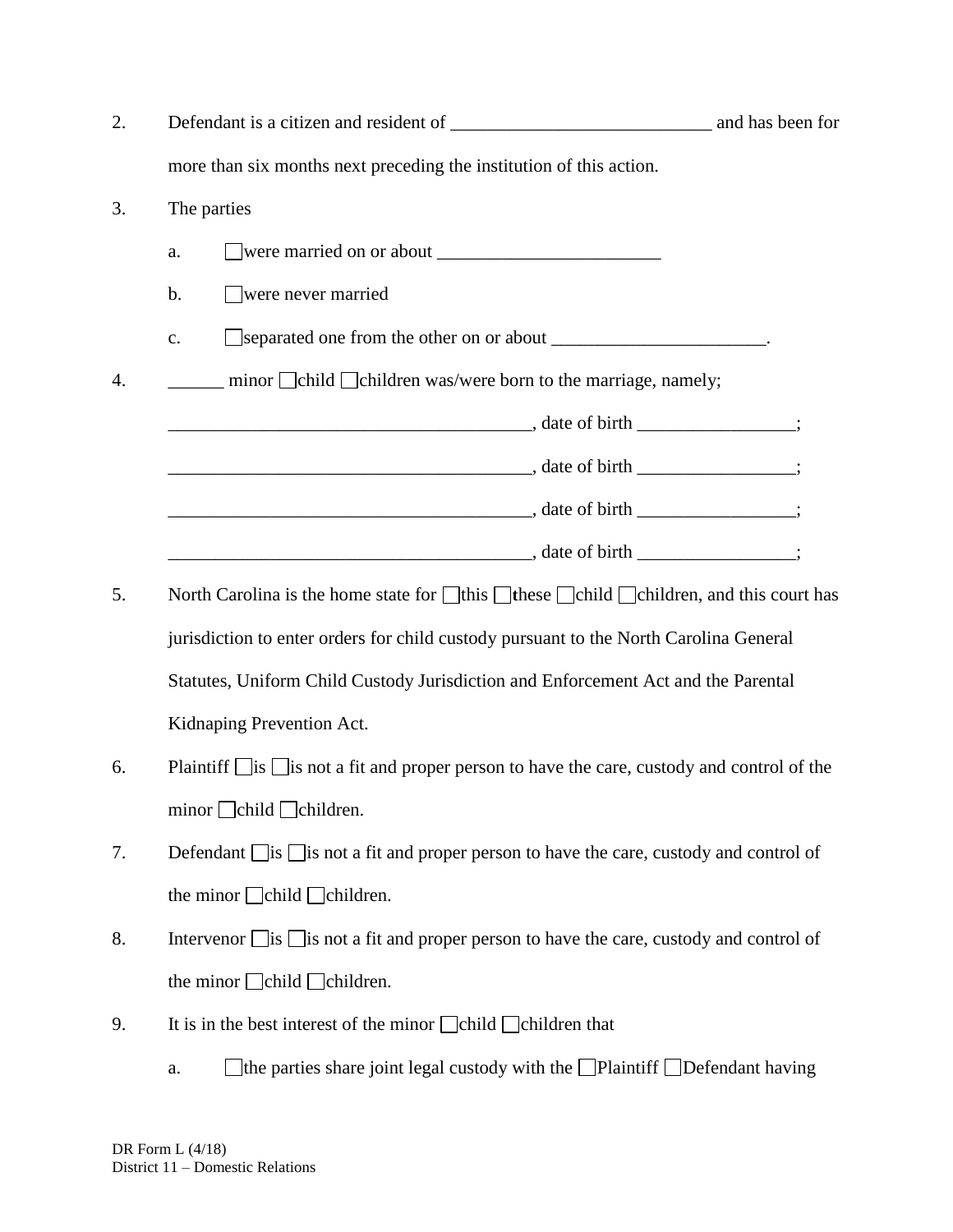primary physical custody and the  $\Box$ Plaintiff  $\Box$ Defendant having secondary physical custody in the form of visitation as set forth herein below in the decretal.

- b. Plaintiff shall have the exclusive care custody and control of the minor children and that the Defendant shall have visitation as set forth herein below in the decretal.
- c. Defendant shall have the exclusive care custody and control of the minor children and that the Plaintiff shall have visitation as set forth herein below in the decretal.
- d. Intervenor shall have the exclusive care custody and control of the minor children and that the Plaintiff and Defendant shall have visitation as set forth herein below in the decretal.
- 10. Plaintiff is is not employed at \_\_\_\_\_\_\_\_\_\_\_\_\_\_\_\_\_\_\_\_\_\_ and earns \$\_\_\_\_\_\_\_\_\_\_\_\_ per month gross income.
- 11. Defendant is is not employed at \_\_\_\_\_\_\_\_\_\_\_\_\_\_\_\_\_\_\_\_\_\_ and earns \$\_\_\_\_\_\_\_\_\_\_ per month gross income.
- 12. **Plaintiff Defendant has the minor children covered with health insurance at a cost of** \$\_\_\_\_\_\_\_\_\_\_\_\_\_\_\_\_\_\_\_\_\_ per month.
- 13. Plaintiff Defendant incurs work-related day care costs in the amount of  $\frac{1}{2}$ per month.
- 14. There  $\Box$  is  $\Box$  is not extraordinary expenses.
- 15. Plaintiff Defendant is in need of an award of child support from the Plaintiff Defendant based upon the North Carolina Child Support Guidelines pursuant to the attached child support worksheet.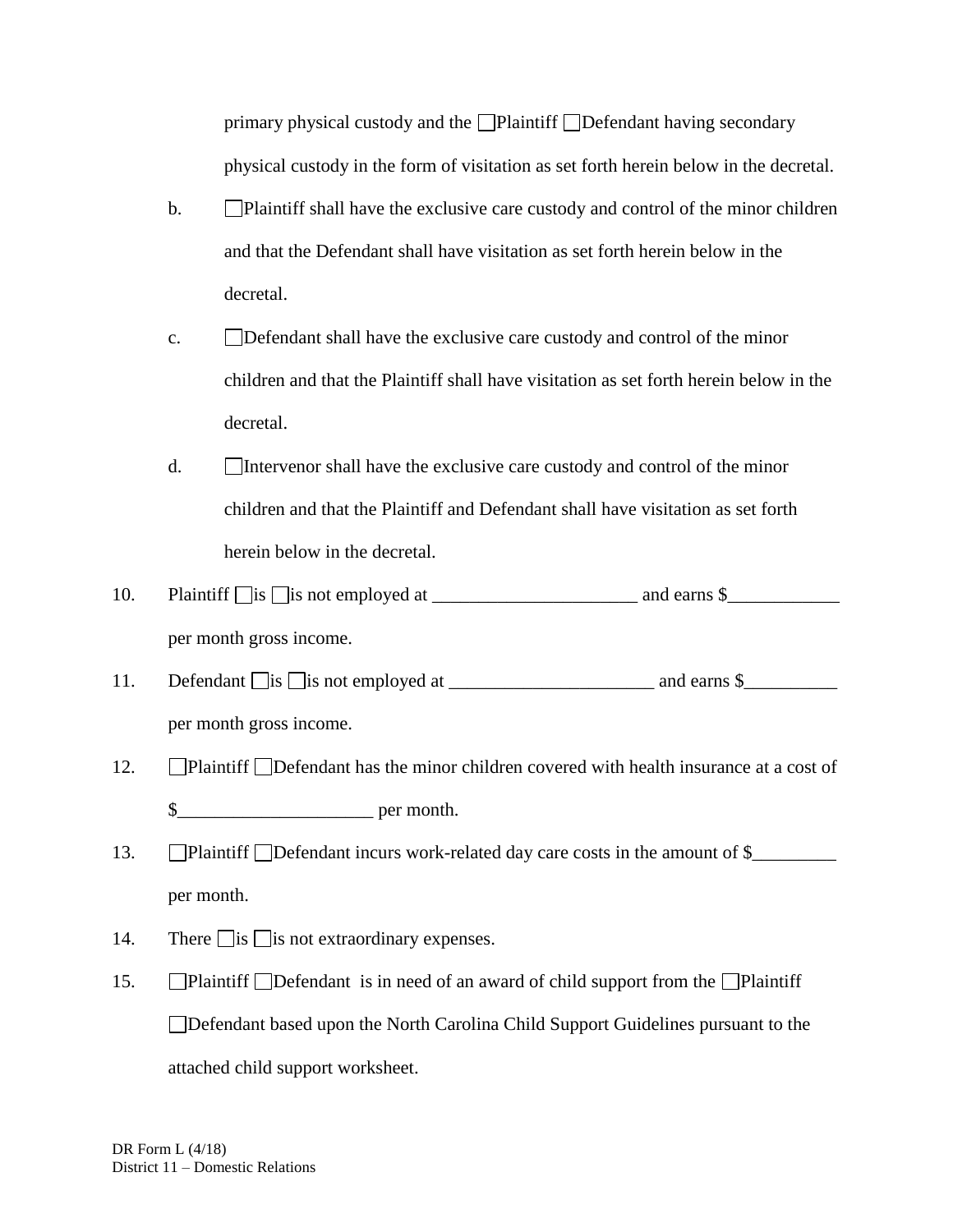| 16. | Based upon the North Carolina Child Support Guidelines the □Plaintiff □Defendant                       |  |  |  |  |
|-----|--------------------------------------------------------------------------------------------------------|--|--|--|--|
|     | should pay $\Box$ Plaintiff $\Box$ Defendant the sum of \$                                             |  |  |  |  |
|     | and the first of each month thereafter.                                                                |  |  |  |  |
|     | All payments shall be made $\Box$ directly to the $\Box$ Plaintiff $\Box$ Defendant $\Box$ through the |  |  |  |  |
|     | North Carolina Child Support Centralized Collections Office in Raleigh, North Carolina.                |  |  |  |  |

17. The parties should equally divide all uninsured medical and dental expenses of the minor **Example 1** Children.

prepared by  $\Box$  Plaintiff  $\Box$ the Court on or before \_\_\_\_\_\_\_\_\_\_\_\_\_\_\_\_\_\_\_\_\_\_\_\_\_\_\_\_\_\_\_\_\_\_\_\_\_\_\_\_\_\_\_\_\_\_\_\_\_\_\_\_.

## CONCLUSIONS OF LAW

- 1. This Court has jurisdiction over the parties and subject matter of this action pursuant to the North Carolina General Statutes, Uniform Child Custody Jurisdiction and Enforcement Act and the Parental Kidnaping Prevention Act.
- 2. This is a temporary Order is a Memorandum of Order and is not intended to be the final order in this matter. This order is intended to be temporary until the filing of a more formal, final order containing comprehensive findings of facts and conclusions of law is filed at a later date.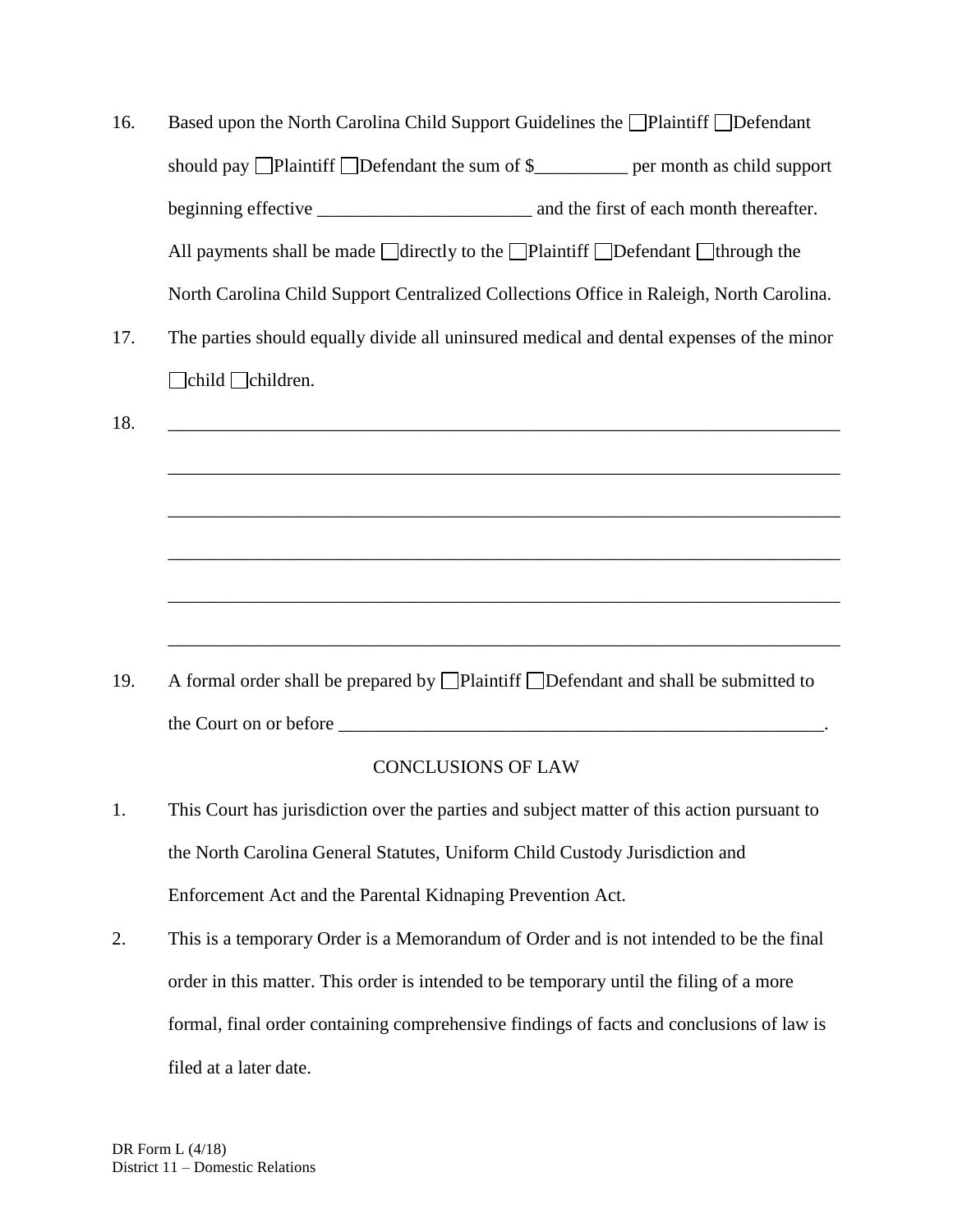- 3. Plaintiff  $\Box$  is  $\Box$  is not a fit and proper person to have the care, custody and control of the  $minor$   $\Box$ children.
- 4. Defendant  $\Box$  is  $\Box$  is not a fit and proper person to have the care, custody and control of the minor  $\Box$ children.
- 5. Intervenor  $\Box$  is  $\Box$  is not a fit and proper person to have the care, custody and control of the minor  $\Box$ child  $\Box$ children.
- 6. It is in the best interest of the minor  $\Box$ child  $\Box$ children that custody be as set forth in the decretal below.
- 7.  $\Box$ Plaintiff  $\Box$ Defendant is in need of an award of child support from the  $\Box$ Plaintiff  $\Box$ Defendant based upon the North Carolina Child Support Guidelines pursuant to the attached child support worksheet.

\_\_\_\_\_\_\_\_\_\_\_\_\_\_\_\_\_\_\_\_\_\_\_\_\_\_\_\_\_\_\_\_\_\_\_\_\_\_\_\_\_\_\_\_\_\_\_\_\_\_\_\_\_\_\_\_\_\_\_\_\_\_\_\_\_\_\_\_\_\_\_\_

\_\_\_\_\_\_\_\_\_\_\_\_\_\_\_\_\_\_\_\_\_\_\_\_\_\_\_\_\_\_\_\_\_\_\_\_\_\_\_\_\_\_\_\_\_\_\_\_\_\_\_\_\_\_\_\_\_\_\_\_\_\_\_\_\_\_\_\_\_\_\_\_

\_\_\_\_\_\_\_\_\_\_\_\_\_\_\_\_\_\_\_\_\_\_\_\_\_\_\_\_\_\_\_\_\_\_\_\_\_\_\_\_\_\_\_\_\_\_\_\_\_\_\_\_\_\_\_\_\_\_\_\_\_\_\_\_\_\_\_\_\_\_\_\_

\_\_\_\_\_\_\_\_\_\_\_\_\_\_\_\_\_\_\_\_\_\_\_\_\_\_\_\_\_\_\_\_\_\_\_\_\_\_\_\_\_\_\_\_\_\_\_\_\_\_\_\_\_\_\_\_\_\_\_\_\_\_\_\_\_\_\_\_\_\_\_\_

\_\_\_\_\_\_\_\_\_\_\_\_\_\_\_\_\_\_\_\_\_\_\_\_\_\_\_\_\_\_\_\_\_\_\_\_\_\_\_\_\_\_\_\_\_\_\_\_\_\_\_\_\_\_\_\_\_\_\_\_\_\_\_\_\_\_\_\_\_\_\_\_

 $8.$ 

9. A formal order shall be prepared by  $\Box$  Plaintiff  $\Box$  Defendant  $\Box$  Intervenor and shall be submitted to the Court on or before \_\_\_\_\_\_\_\_\_\_\_\_\_\_\_\_\_\_\_\_\_\_\_\_\_\_\_\_\_\_\_\_\_\_\_\_\_\_\_\_.

IT IS THEREFORE ORDERED, ADJUDGED, AND DECREED THAT:

- 1. This is a TEMPORARY order.
- 2. It is in the best interest of the minor  $\Box$ child  $\Box$ children that
	- a.  $\Box$  the parties share joint legal custody with the  $\Box$  Plaintiff  $\Box$  Defendant having

DR Form L (4/18) District 11 – Domestic Relations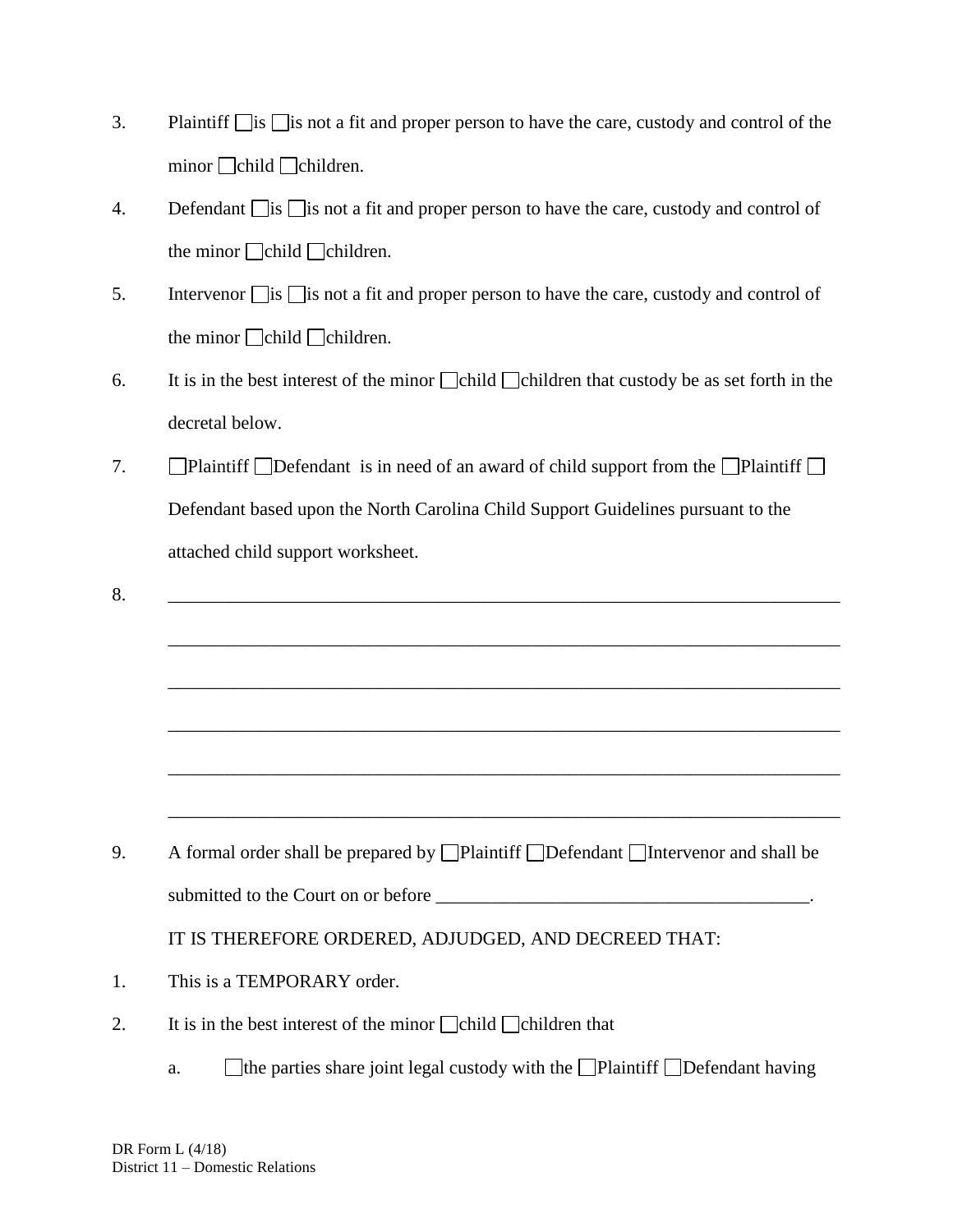primary physical custody and the  $\Box$ Plaintiff  $\Box$ Defendant having secondary physical custody in the form of visitation as set forth herein below in the decretal.

- b. Plaintiff shall have the exclusive care custody and control of the minor children and that the Defendant shall have visitation as set forth herein below in the decretal.
- c. Defendant shall have the exclusive care custody and control of the minor children and that the Plaintiff shall have visitation as set forth herein below in the decretal.
- d. Intervenor shall have the exclusive care custody and control of the minor children and that the Plaintiff and Defendant shall have visitation as set forth herein below in the decretal.
- 3.  $\Box$ Plaintiff  $\Box$ Defendant shall have the following visitation with the minor  $\Box$ child  $\Box$ children:

| a.    | <u> 1980 - Jan James James Santan (j. 1980)</u>           |  |  |
|-------|-----------------------------------------------------------|--|--|
|       |                                                           |  |  |
|       |                                                           |  |  |
| $b$ . |                                                           |  |  |
|       |                                                           |  |  |
|       |                                                           |  |  |
| c.    | <u> 1989 - John Stone, Amerikaansk politiker († 1989)</u> |  |  |
|       |                                                           |  |  |
|       |                                                           |  |  |
|       |                                                           |  |  |
|       |                                                           |  |  |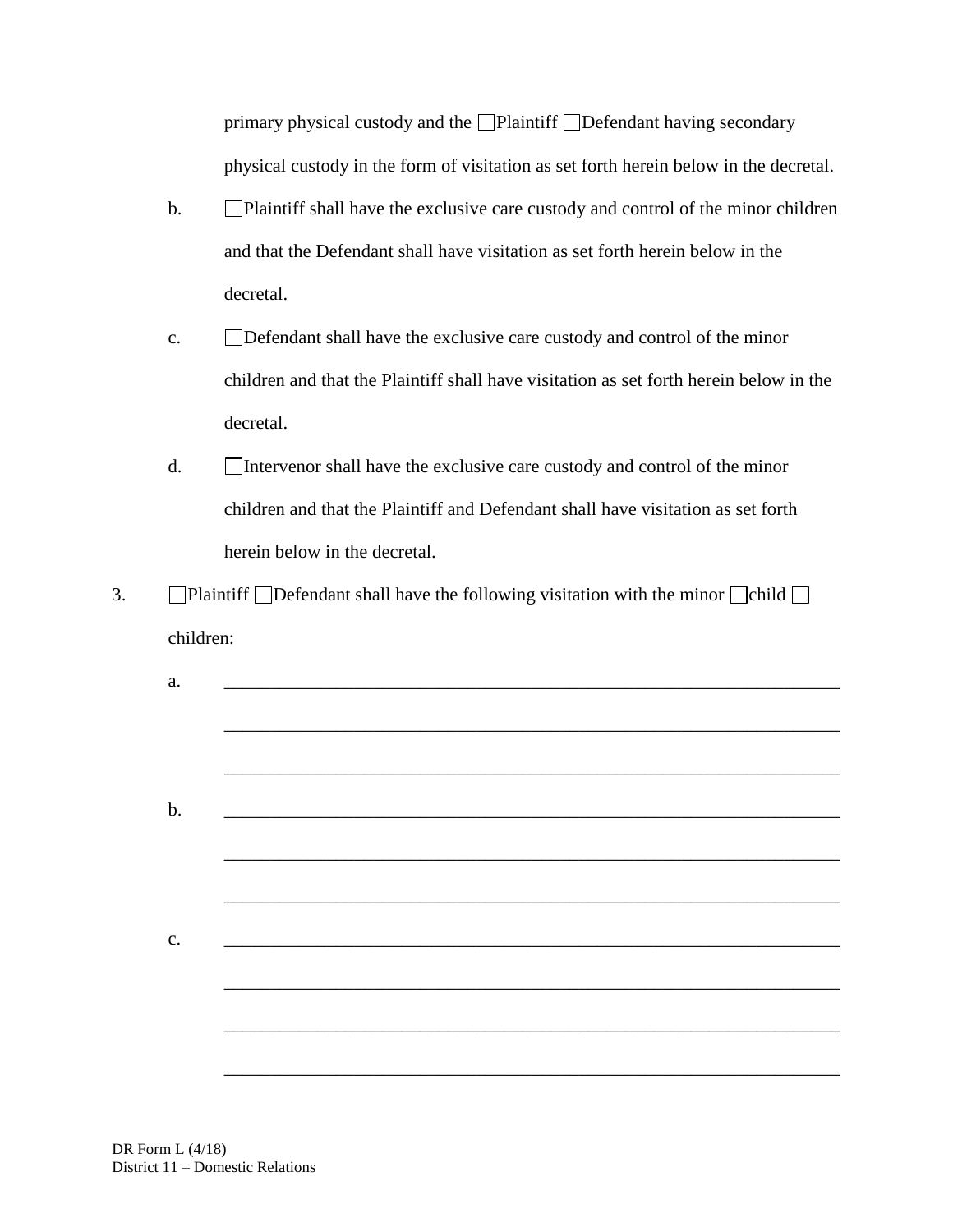- d. The parties shall exchange the  $\Box$ child  $\Box$ children at  $\Box$
- 4. The parties shall strive to agree with respect to major decisions concerning the health, education, religious training, extracurricular activities and general welfare of the minor child children. 4a. In the event that the parties cannot agree, \_\_\_\_\_\_\_\_\_\_\_\_\_\_\_ shall be allowed to make the decision subject to \_\_\_\_\_\_\_\_\_\_\_\_\_\_\_\_\_\_\_\_ having the right to file a Motion to Modify for a judicial determination of the same.

\_\_\_\_\_\_\_\_\_\_\_\_\_\_\_\_\_\_\_\_\_\_\_\_\_\_\_\_\_\_\_\_\_\_\_\_\_\_\_\_\_\_\_\_\_\_\_\_\_\_\_\_\_\_\_\_\_\_\_\_\_\_\_\_\_\_

- 5. Day to day decisions of lesser import shall be made by the party having custody of the minor  $\Box$ child  $\Box$ children at the time the need for the decision arises.
- 6. Each party shall have direct access to the health care providers, teachers, counselors and religious advisors of the minor  $\Box$ child  $\Box$ children the same as if she or he was the sole custodian of the  $\Box$ child  $\Box$ children.
- 7. Each party shall have the right to authorize medical treatment for the minor  $\Box$ child  $\Box$ children when the child children is in his or her physical care.
- 8. Each party shall notify the other of any emergency situation involving either of the minor  $\Box$ child  $\Box$ children as soon as practicable.
- 9. Each party shall keep the other apprised at all times of their current residence address and all telephone numbers and shall promptly notify the other of any changes to the same.
- 10. Each party shall have reasonable telephonic access to the minor children when in the care of the other party and said communication shall not be used to harass the other party. Reasonable shall mean at reasonable times for reasonable durations. \_\_\_\_\_\_\_\_\_\_\_\_

\_\_\_\_\_\_\_\_\_\_\_\_\_\_\_\_\_\_\_\_\_\_\_\_\_\_\_\_\_\_\_\_\_\_\_\_\_\_\_\_\_\_\_\_\_\_\_\_\_\_\_\_\_\_\_\_\_\_\_\_\_\_\_\_\_\_\_\_\_\_\_\_

\_\_\_\_\_\_\_\_\_\_\_\_\_\_\_\_\_\_\_\_\_\_\_\_\_\_\_\_\_\_\_\_\_\_\_\_\_\_\_\_\_\_\_\_\_\_\_\_\_\_\_\_\_\_\_\_\_\_\_\_\_\_\_\_\_\_\_\_\_\_\_\_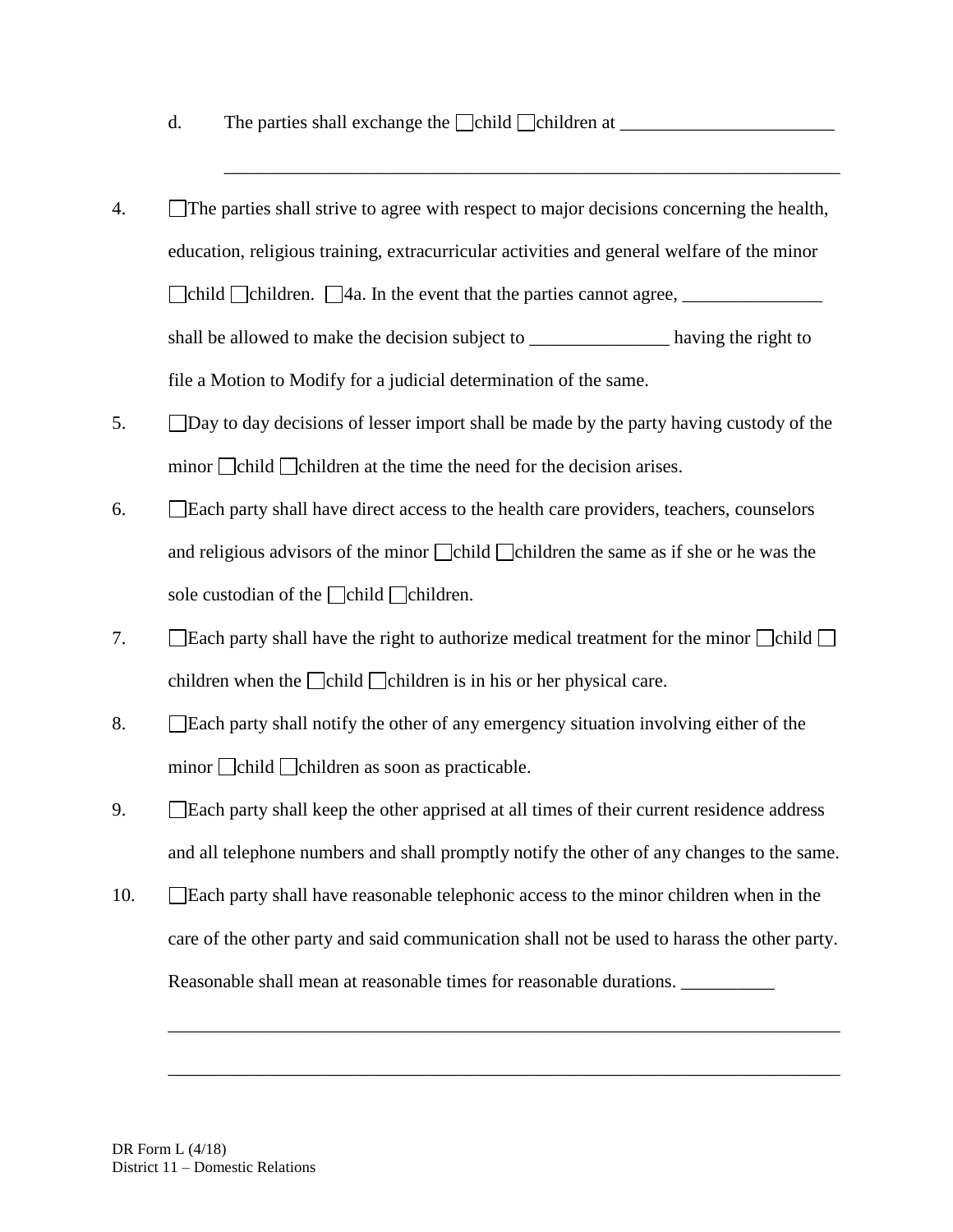- 11. Neither party shall expose the children in any way to the illicit use of controlled substances, the excessive use of alcohol, or any other condition hazardous to the welfare of the minor  $\Box$ children.
- 12. Either party may request that the other submit, within 48 hours notice, to either a 12 panel hair follicle drug test or an oral swab drug test. The requesting party may choose the type of test and the collector for the specimen. The party being tested shall submit themselves to the collector within 48 hours from receiving the notice and shall pay for the test. In the event that the test results are negative then the requesting party shall reimburse the tested party within 48 hours of receiving the results that the test is negative.
- 13. No party shall allow an unlicensed driver to transport the minor  $\Box$ child  $\Box$ children at any time and each party shall ensure that the minor  $\Box$ child  $\Box$ children are in appropriate child restraint seats.
- 14. No party shall speak negatively or derogatorily to or about any other party in the presence of the minor child children nor allow third parties to do the same. Neither party shall say or do anything in the presence of the minor child children that would interfere with or otherwise diminish the love, affection or respect the minor  $\Box$ child  $\Box$ children have for the other party nor allow third parties to do the same.
- 15. Neither party shall discuss issues relating to child custody or child support or matters between the parties with or in the presence of the minor  $\Box$ child  $\Box$ children.
- 16. No party shall assault, threaten, harass, stalk, intimidate or interfere with the other party.
- 17. **Plaintiff Defendant shall pay Plaintiff Defendant the sum of \$\_\_\_\_\_\_\_\_\_\_ per** month as child support beginning effective \_\_\_\_\_\_\_\_\_\_\_\_\_\_\_\_\_\_\_\_\_\_\_ and the first of